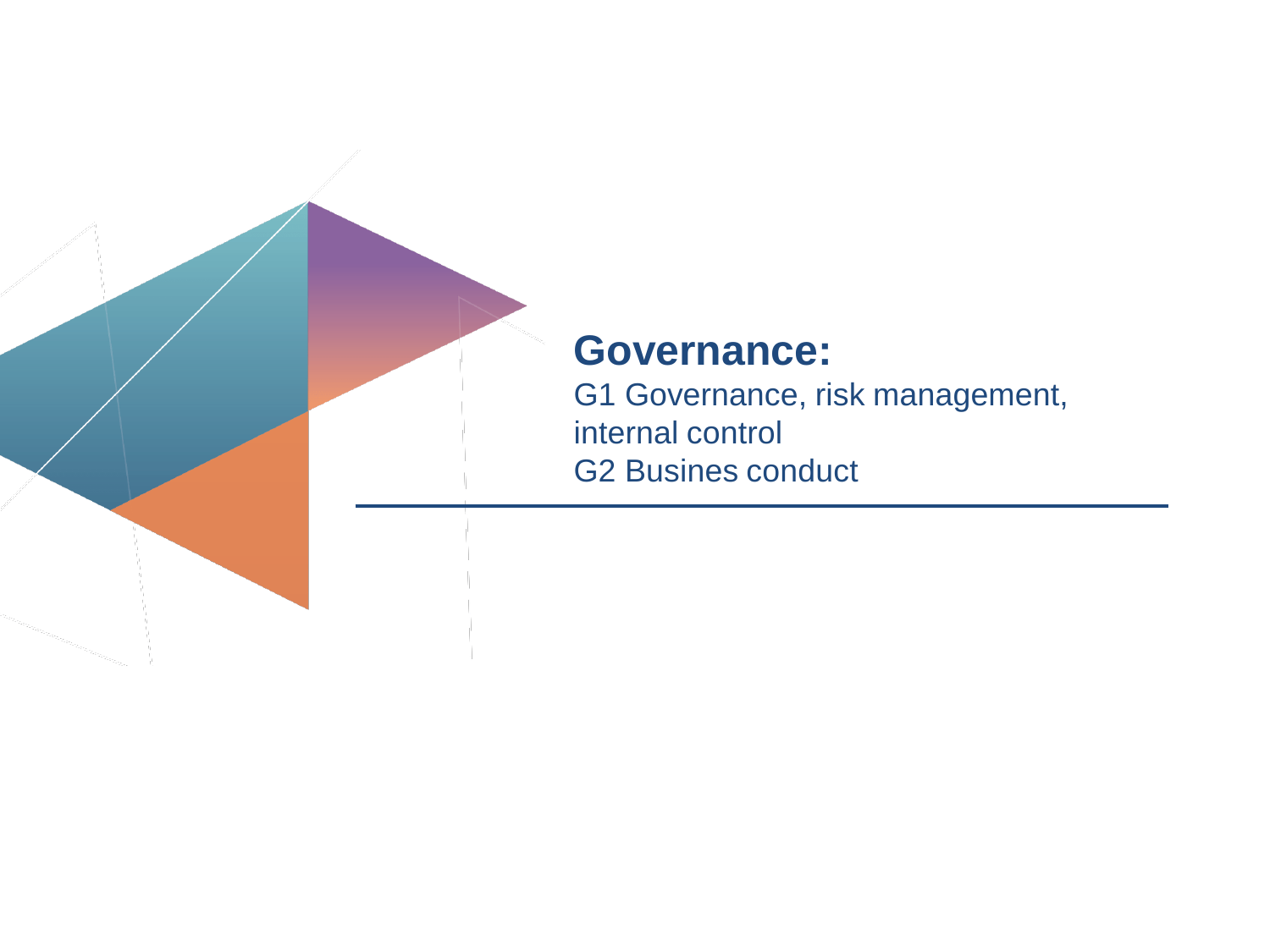# ESRS Governance in the overall ESRS structure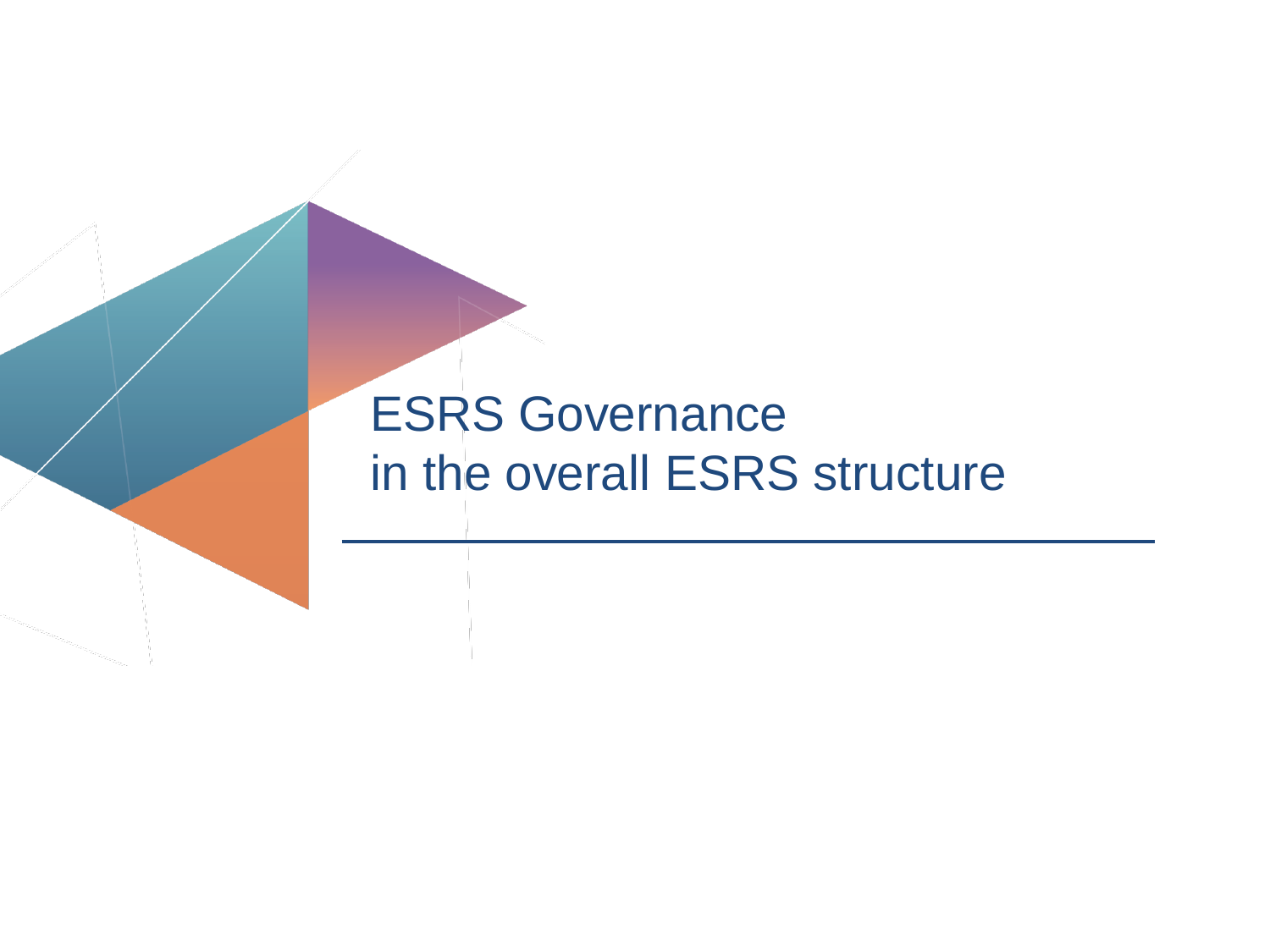## *ESRS G in the overall ESRS structure*

|                    | <b>CROSS-CUTTING STANDARDS</b>                                      |                                                 |                                            |  |                                                                      |  |                                                                                                          |                                                  |                                                                            |  |                                                        |                                                         |  |
|--------------------|---------------------------------------------------------------------|-------------------------------------------------|--------------------------------------------|--|----------------------------------------------------------------------|--|----------------------------------------------------------------------------------------------------------|--------------------------------------------------|----------------------------------------------------------------------------|--|--------------------------------------------------------|---------------------------------------------------------|--|
|                    | ESRS 1<br><b>General Principles</b>                                 |                                                 |                                            |  |                                                                      |  | ESRS <sub>2</sub><br>General, strategy, governance and materiality<br>assessment disclosure requirements |                                                  |                                                                            |  |                                                        |                                                         |  |
| <b>ENVIRONMENT</b> |                                                                     |                                                 |                                            |  |                                                                      |  |                                                                                                          |                                                  |                                                                            |  |                                                        |                                                         |  |
|                    | <b>ESRS E1</b><br>Climate change                                    |                                                 | <b>ESRS E2</b><br>Pollution                |  | <b>ESRS E3</b><br>Water and marine<br>resources                      |  |                                                                                                          | <b>ESRS E4</b><br>Biodiversity and<br>ecosystems |                                                                            |  | <b>ESRS E5</b><br>Resource use and<br>circular economy |                                                         |  |
| <b>SOCIAL</b>      |                                                                     |                                                 |                                            |  |                                                                      |  |                                                                                                          |                                                  |                                                                            |  |                                                        |                                                         |  |
|                    | <b>ESRS S1</b><br>Own workforce                                     | <b>ESRS S2</b><br>Workers in the value<br>chain |                                            |  | <b>ESRS S3</b><br>Affected communities                               |  |                                                                                                          | <b>ESRS S4</b><br>Consumers and end-<br>users    |                                                                            |  |                                                        |                                                         |  |
| <b>GOVERNANCE</b>  |                                                                     |                                                 |                                            |  |                                                                      |  |                                                                                                          |                                                  |                                                                            |  |                                                        |                                                         |  |
|                    | <b>ESRS G1</b><br>Governance, risk management and internal controls |                                                 |                                            |  |                                                                      |  | <b>ESRS G2</b><br><b>Business conduct</b>                                                                |                                                  |                                                                            |  |                                                        |                                                         |  |
|                    | <b>APPENDICES</b>                                                   |                                                 |                                            |  |                                                                      |  |                                                                                                          |                                                  |                                                                            |  |                                                        |                                                         |  |
|                    | Appendix I<br>Navigating<br>the ESRS                                |                                                 | <b>Appendix II</b><br>CSRD<br>Requirements |  | <b>Appendix III</b><br><b>SFDR Adverse</b><br>Impacts in<br>the ESRS |  | <b>Appendix IV</b><br><b>TCFD</b> and<br><b>ESRS</b><br>reconciliation<br>table                          |                                                  | <b>Appendix V</b><br>IFRS S1+2 /<br><b>ESRS</b><br>reconciliation<br>table |  |                                                        | <b>Appendix VI</b><br>Acronyms and<br>glossary<br>terms |  |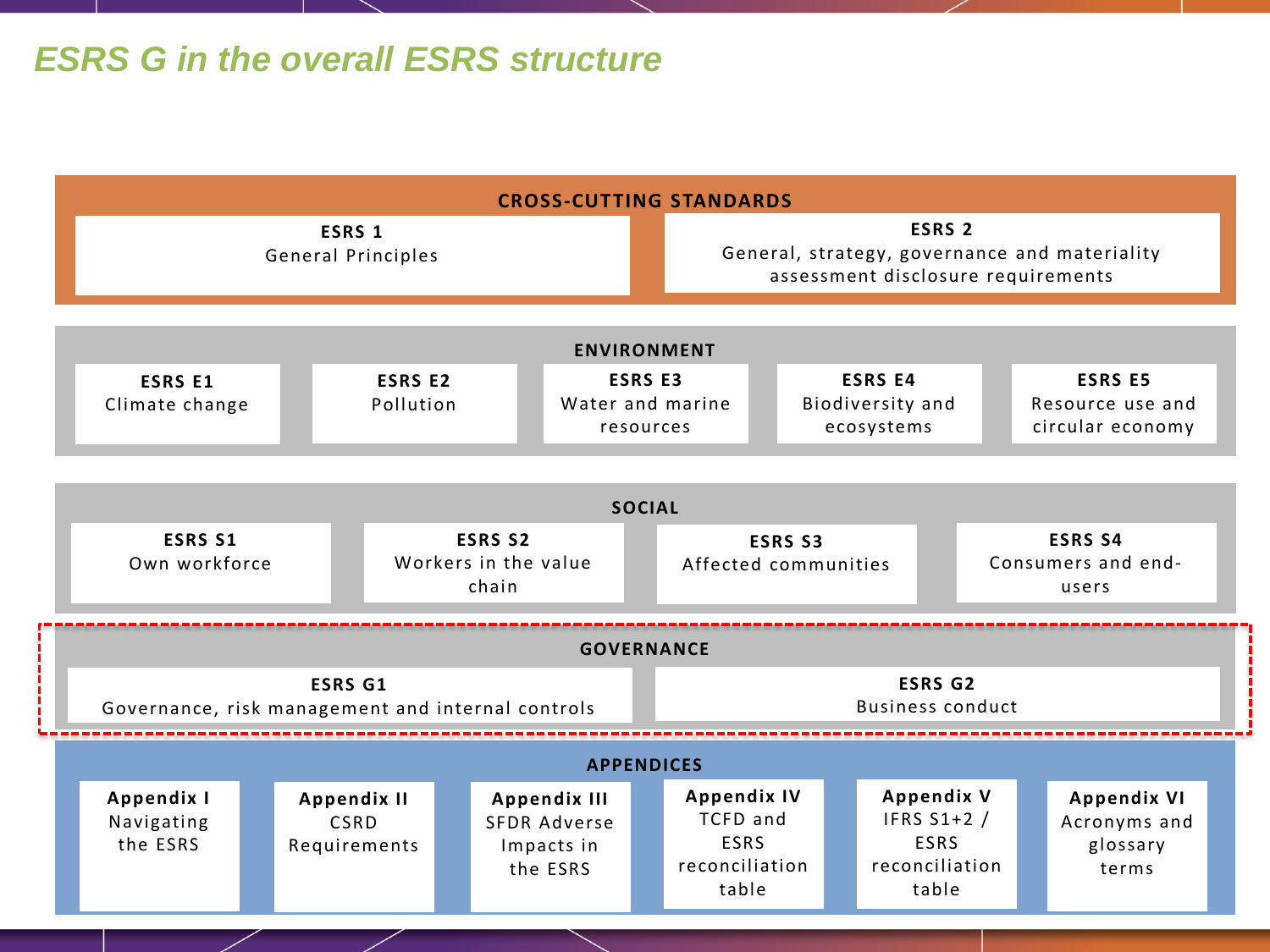

# **ESRS G1 Governance, risk management and internal controls**

## **ESRS G2 Business conduct**

Exposure Drafts ESRS G - Outreach event 15 June 2022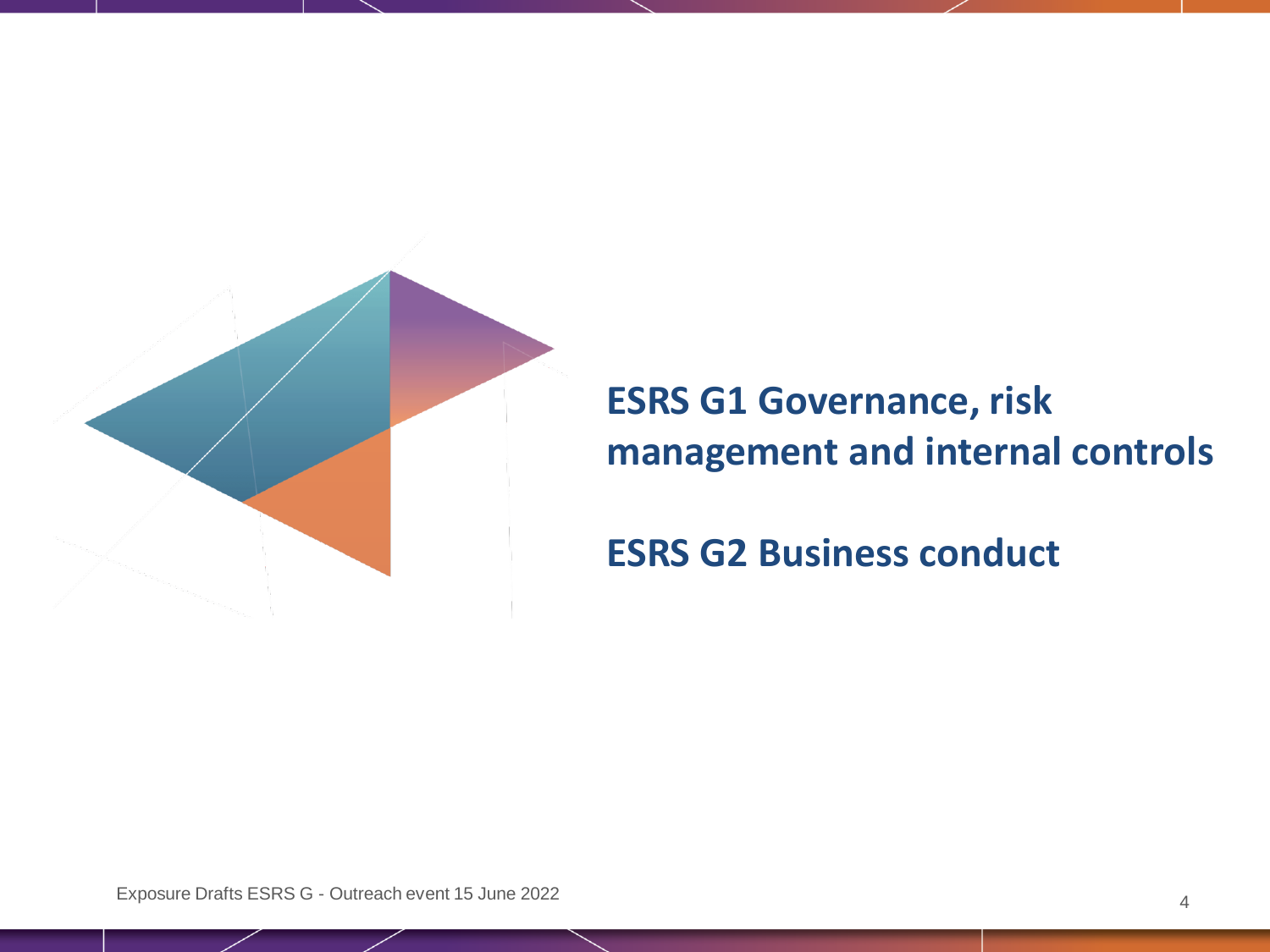## **[draft] CSRD mandate on Governance sustainability matters**

#### **Governance as a separate category of sustainability matters**

The Governance category (G) is broader than traditionally considered under the concept of 'governance'. The aim is to cover the full spectrum of relevant matters in order to report on sustainability aspects relating to the reporting undertaking itself, including but not limited to governance.

#### **CSRD Article 19 b)**

#### **(c) specify the information that undertakings are to disclose about governance factors, including information about:**

**(i)**

the role of the undertaking's administrative, management and supervisory bodies, including with regard to sustainability matters, and their composition;

- **(ii)** the business ethics and corporate culture, including anti-corruption and anti-bribery;
- **(iii)** political engagements of the undertaking, including its lobbying activities;
- **(iv)** the management and quality of relationships with business partners, including payment practices;
- the undertaking's internal control and risk management systems, including in relation to the undertaking's reporting process. **(v)**

G1 Governance, risk management, internal control

### G2 Busines conduct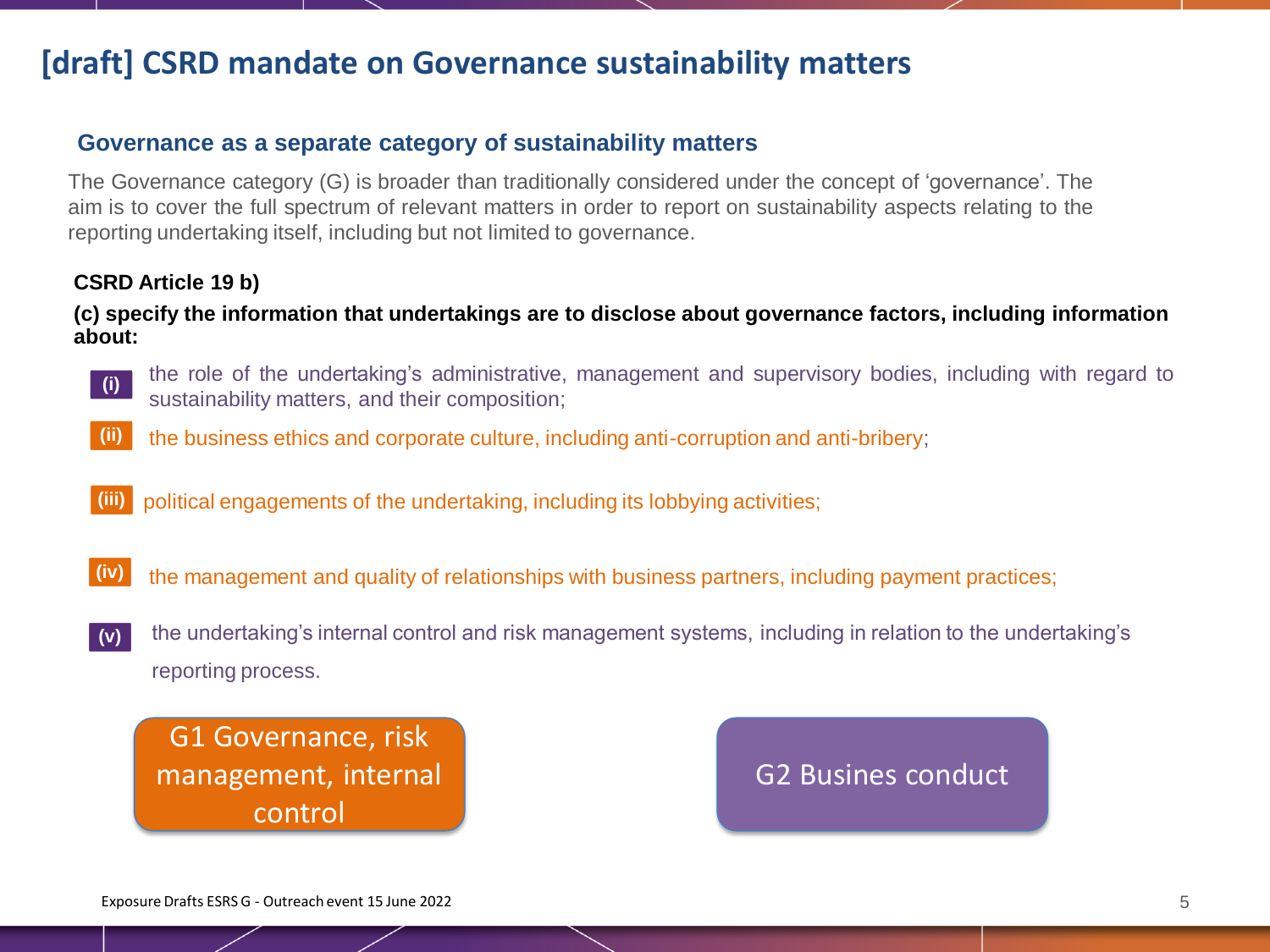**G1 Governance, risk management, internal control : Interaction with ESRS 2** (Governance disclosure requirements in cross-cutting)

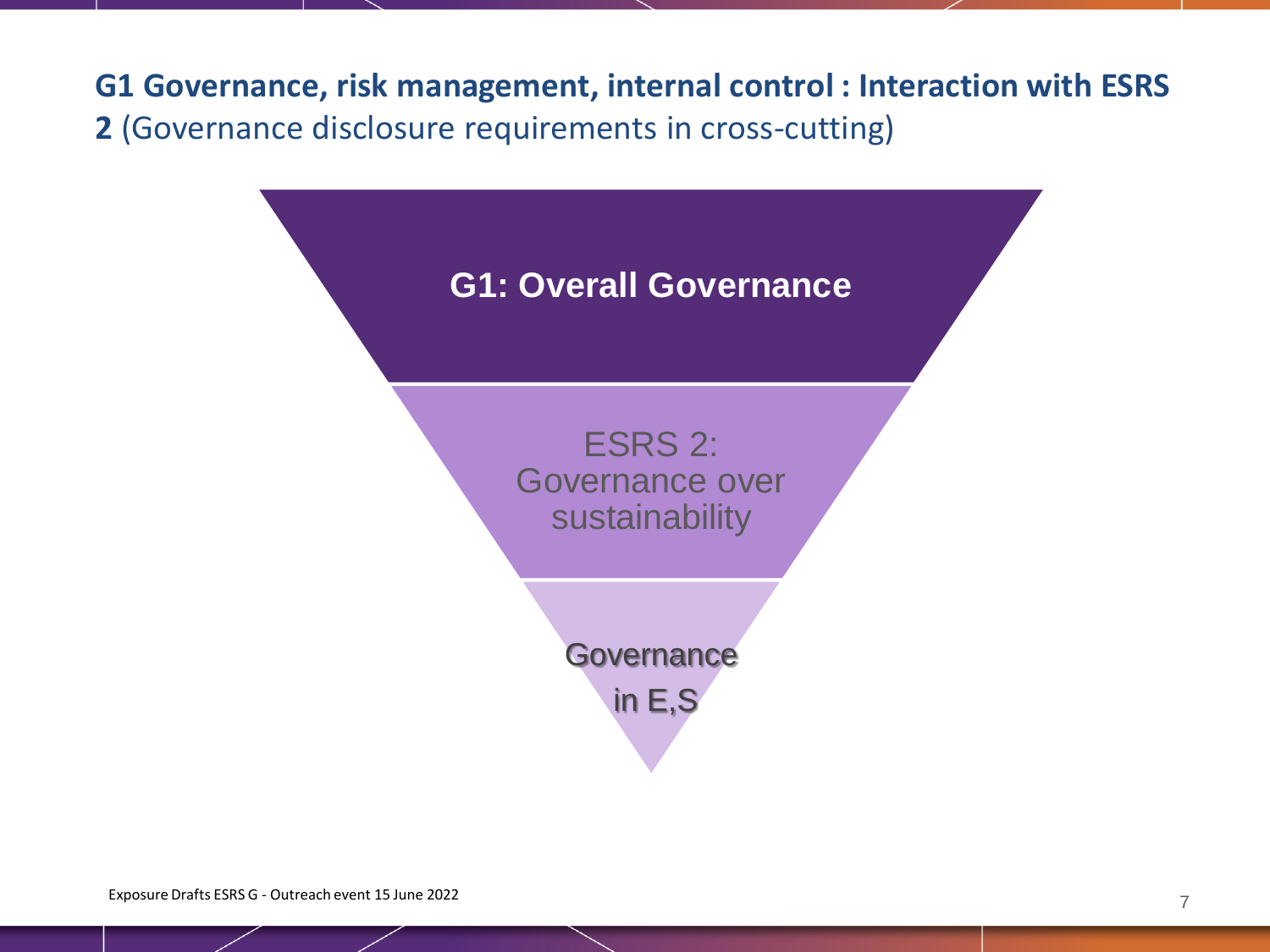## **G1 Governance, risk management, internal control : Overview**

| <b>STRATEGY</b>                                                      | <b>IMPLEMENTATION</b>                                                                                                                                                                                                                                                                                                                         | <b>PERFORMANCE MEASURES</b>                                                                      |  |  |  |  |  |
|----------------------------------------------------------------------|-----------------------------------------------------------------------------------------------------------------------------------------------------------------------------------------------------------------------------------------------------------------------------------------------------------------------------------------------|--------------------------------------------------------------------------------------------------|--|--|--|--|--|
| DR G1-1: Governance<br>Acc Dir<br>structure<br><b>GRI</b>            | Acc Dir<br>DR G1-2: Corporate governance code or policy<br>DR G1-3: Nomination process<br><b>GRI</b><br>Acc Dir<br>DR G1-4: Diversity policy<br><b>GRI</b><br>DR G1-5: Evaluation process<br><b>GRI</b><br>DR G1-6: Remuneration policy<br><b>SR Dir</b><br><b>GRI</b><br>DR G1-7: Risk management<br>DR G1-8: Internal control<br><b>GRI</b> | DR G1-9: Composition of ASMB<br>Acc Dir<br><b>SFDR</b><br>DR G1-10: Meetings and attendance rate |  |  |  |  |  |
| General description of<br>$\bullet$<br>ASMB and their<br>composition | More detailed description of specific aspects<br>$\bullet$<br>General description of the risk management &<br>$\bullet$<br>internal control processes and how they enable<br>the ASMB to exercise their responsibility to<br>oversee the undertaking.                                                                                         | Indicators to measure performance of policy<br>objectives defined by previous DRs                |  |  |  |  |  |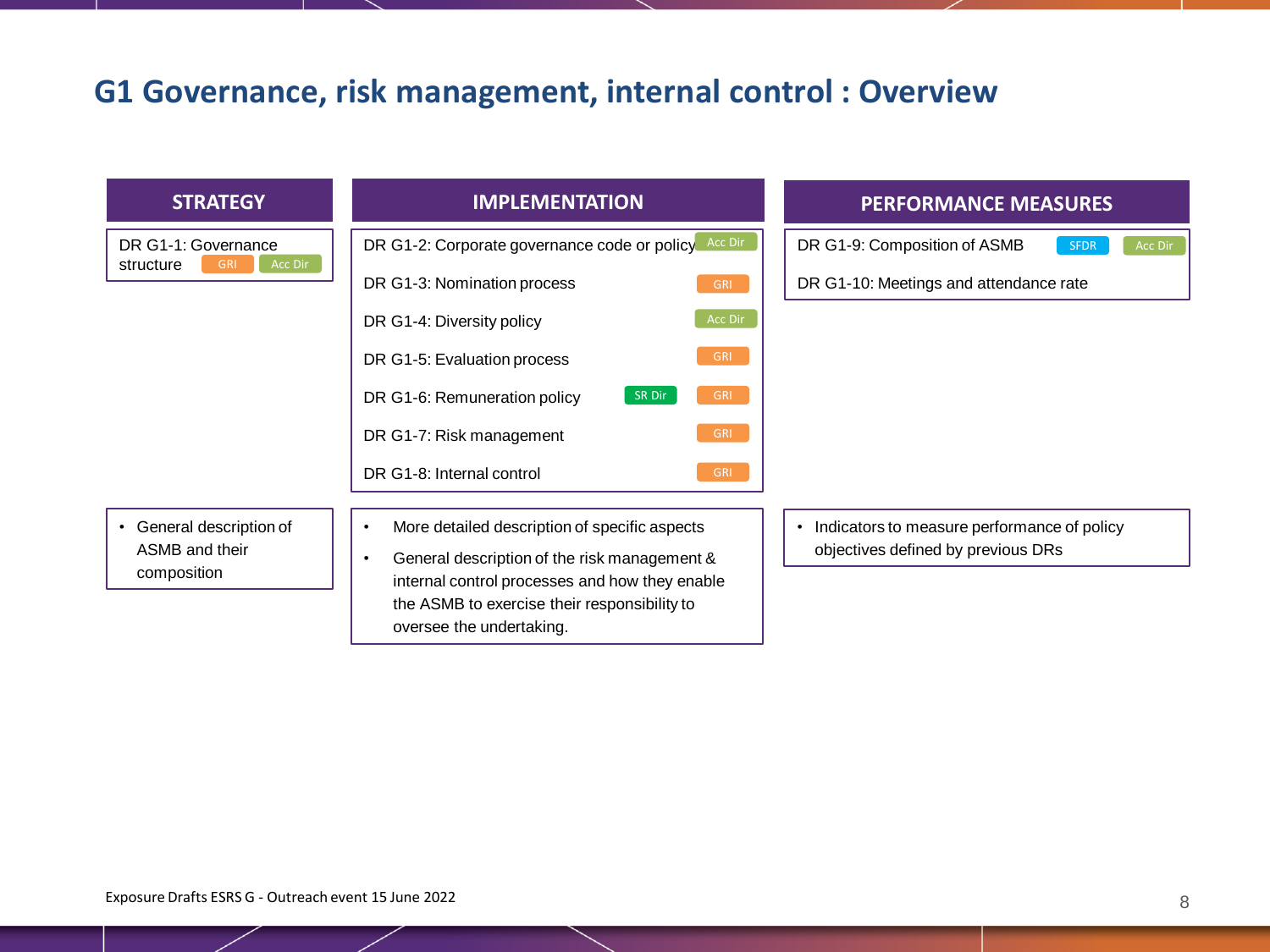### **G2 Business conduct: Overview**

DR 1: Business conduct culture

DR 2: Policies and targets on business conduct DR 3: Prevention and detection of corruption and bribery GRI SFDR GRI

> DR 4: Anti-competitive behaviour prevention and detection GRI

#### A description of how business conduct is promoted and integrated into the culture of the undertaking

- Description of how the business conduct culture is translated into clearly defined policies, procedures and objectives
- Including prevention and detection

#### **STRATEGY IMPLEMENTATION PERFORMANCE MEASURES**

DR 5: Anti-corruption and anti-bribery training DR 6: Corruption or bribery events DR 7: Anti-competitive behaviour events DR 8: Beneficial ownership DR 9: Political engagement and lobbying activities DR 10: Payment practices Dir 2015/849 **SFDR** 

Measuring the achievement of policies and objectives in previous DRs

- covering anti-corruption/anti-bribery training
- current legal proceedings (number, inventory, penalties or fines paid)
- lobbying activities and their funding
- contractual terms of payment and practices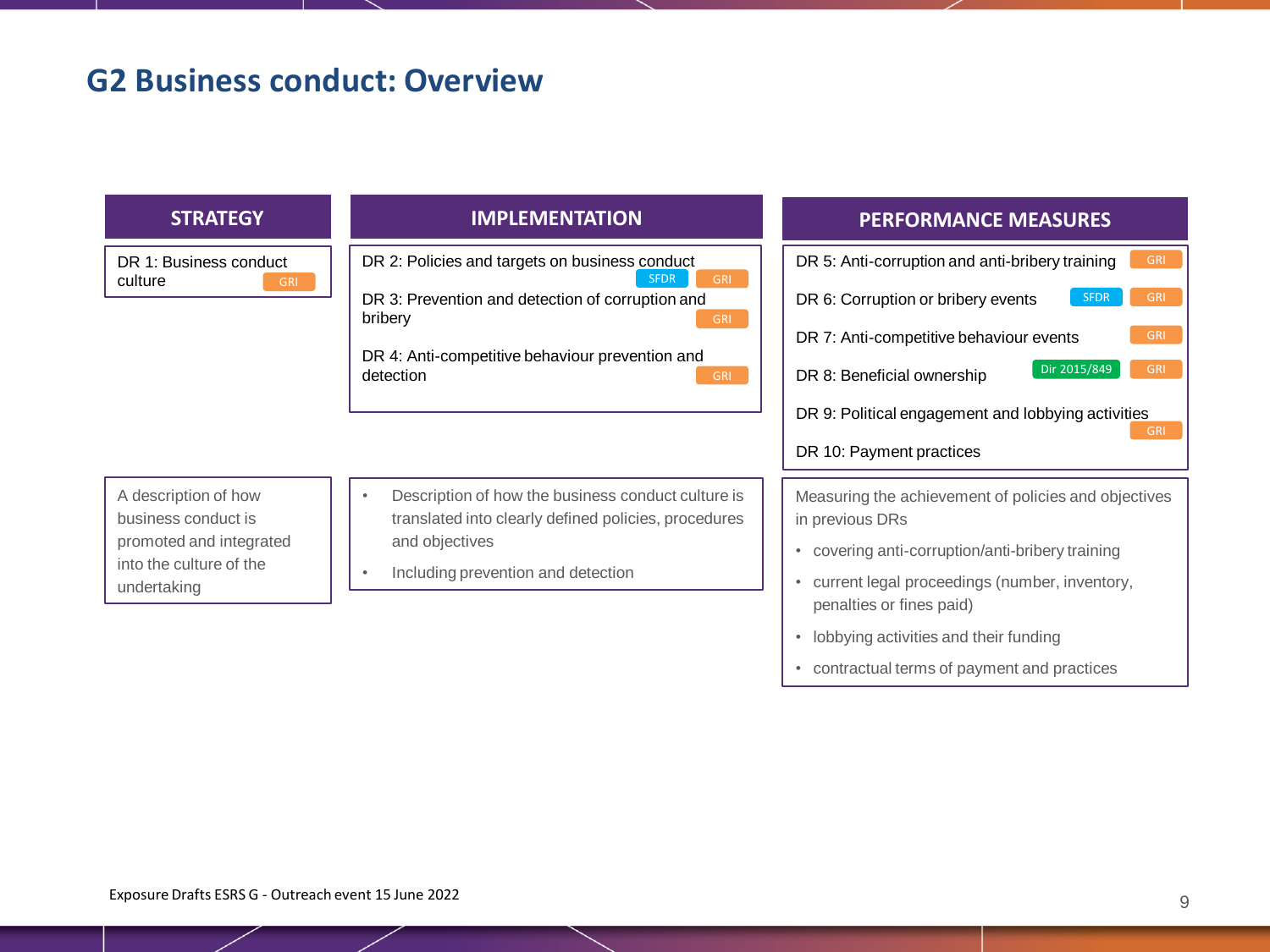## **G2 Consultation on indicators of payment practices**

**FOCUS** 

#### CONSULTATION: SPECIFIC QUESTION

Payment delays complicate the financial management of undertakings, especially SMEs<sup>1</sup>, who rely on predictable flows of cash to operate. According to the relevant EU legislation (Directive 2011/7/EU) a payment is late when the creditor has not received the funds at the expiry of the period negotiated in the contract. And yet, even payments performed within the contractually negotiated period can hide unfair payment practices. Very often businesses accept payment terms longer than they are comfortable with<sup>2</sup>, as such terms may reflect the one party's power compared to the other, such as by virtue of its size or brand.

- 1) Do you consider that the indicators in G2-10 (in isolation or jointly) capture the following sufficiently:
	- a) the extent to which accounts payable or creditors at period end have been outstanding; and
	- b) the fairness of the undertaking's payment practices?
	- If not, please provide your rationale and indicate the sector(s) for which you deem add-ons necessary.
- 2) What alternative indicators would you propose? Please specify whether your proposal(s) are of sector-agnostic or sector-specific nature.
- 3) If you are a preparer, do you currently capture amounts of interest charged on late payments separately in your accounts and what are the costs for disclosing this?

<sup>&</sup>lt;sup>1</sup> SMEs (Small and Medium-sized enterprises) are defined according to the Commission Recommendation 2003/361/EC [https://ec.europa.eu/growth/smes/sme-definition\\_en](https://ec.europa.eu/growth/smes/sme-definition_en)

<sup>&</sup>lt;sup>2</sup> According to the Intrum European payment Report 2021, on average 49% of businesses in the EU accepted payment terms longer than they are comfortable with out of fear of losing their customers or damaging business relations.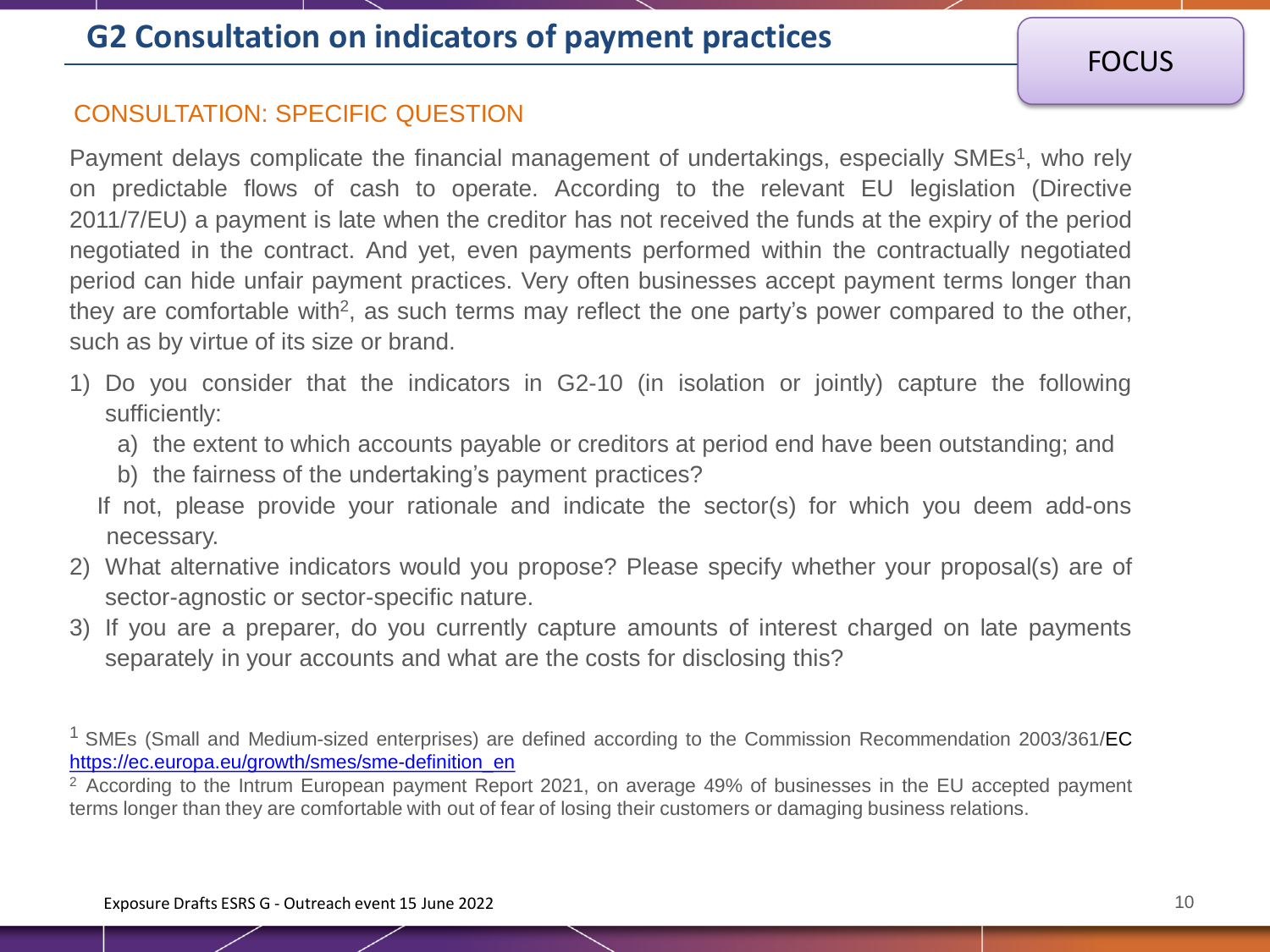

# **Polling questions to the audience**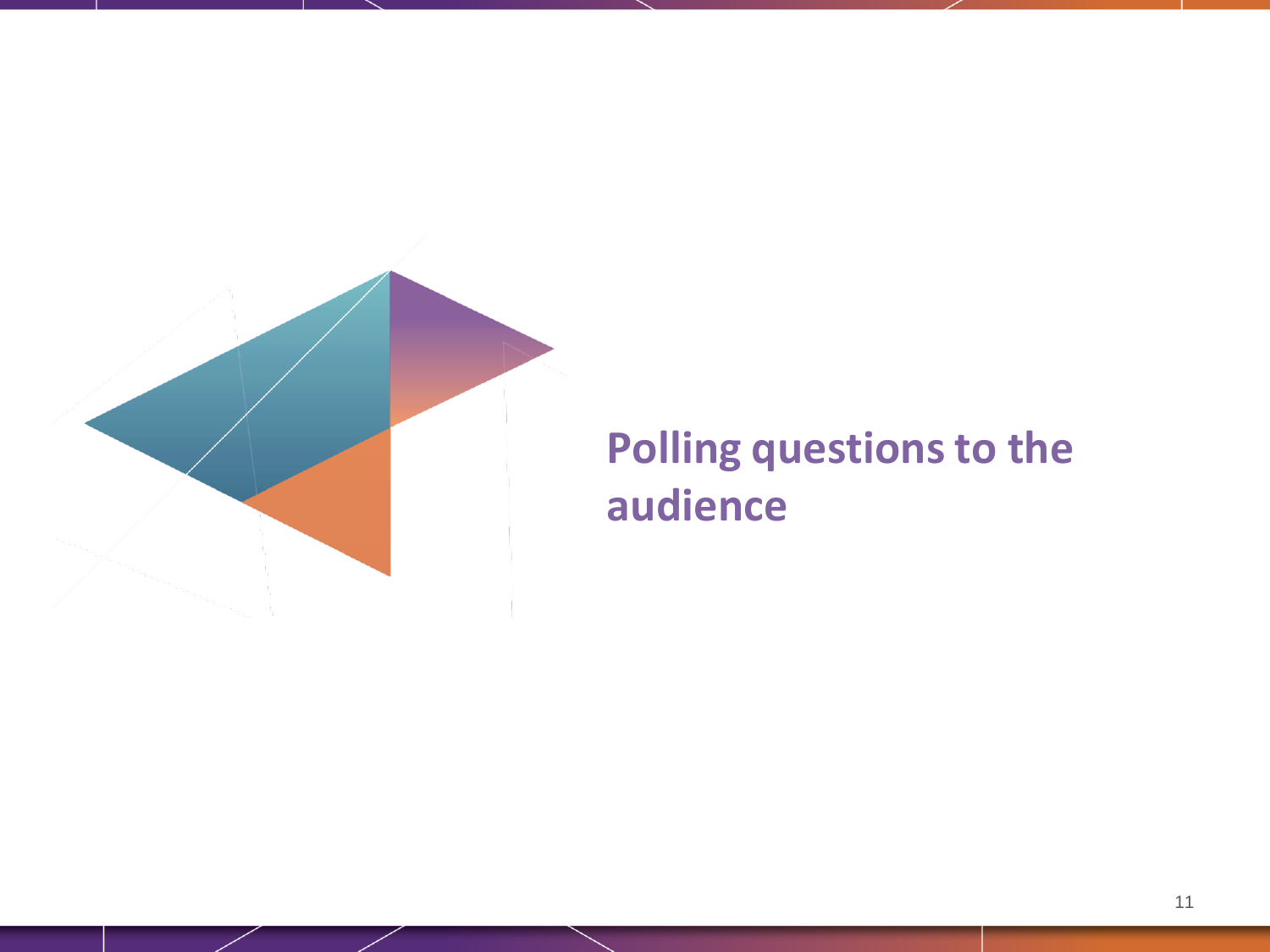

**[www.slido.com](http://www.slido.com/) [Presentation link](https://accounts.sli.do/invitations-link#key=9ef0cb38e1c06014c7235edb9e280194d7d6a6ee24e90ecbd8f8d35d4e28d327)**